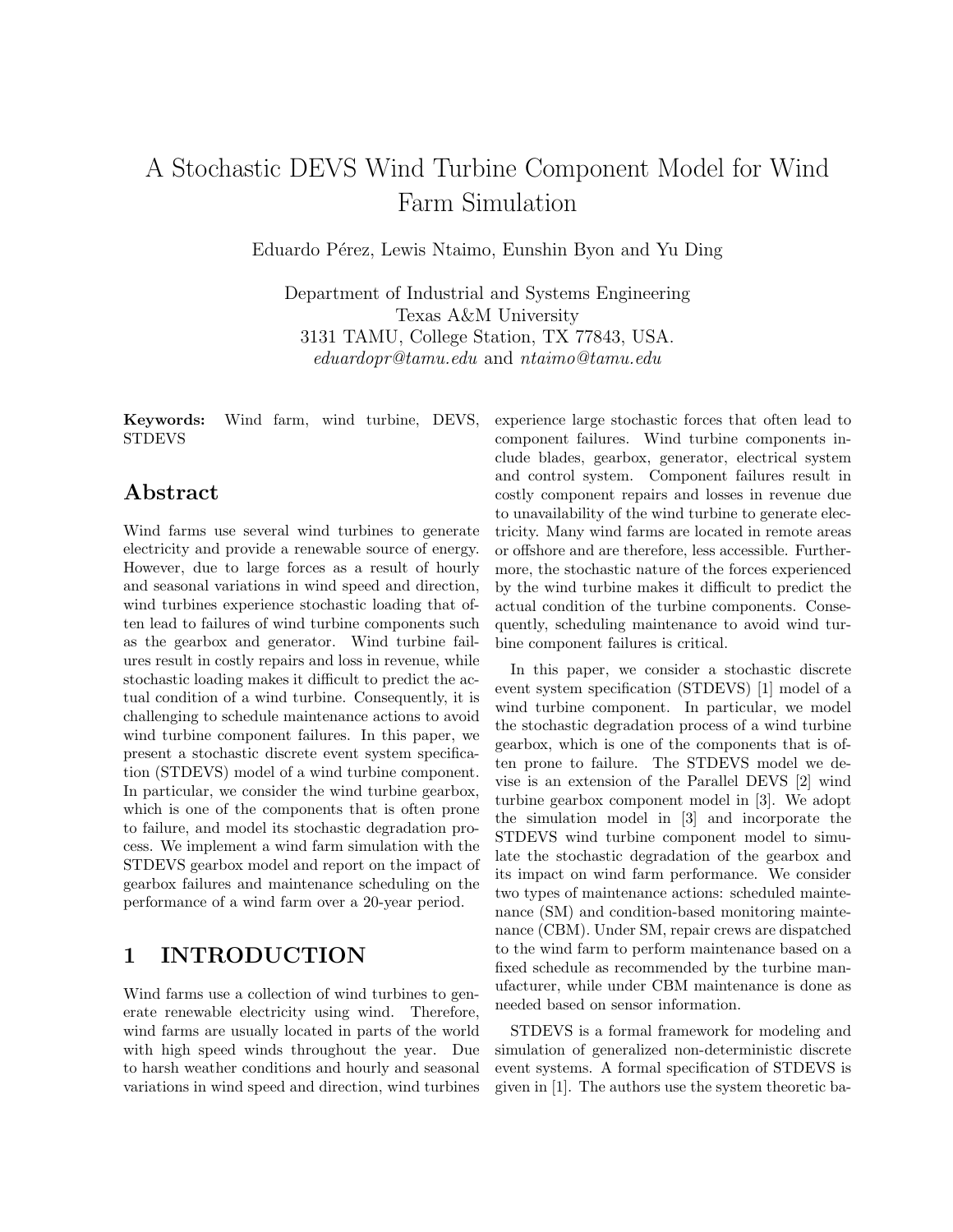sis of DEVS and probability spaces to the devise the STDEVS formalism. STDEVS provides a suitable framework for modeling and simulating the stochastic degradation process of a wind turbine component. Mathematically, an STDEVS model has the following structure [1]:

$$
MST = (X, Y, S, \mathcal{G}_{int}, \mathcal{G}_{ext}, \mathcal{P}_{int}, \mathcal{P}_{ext}, \lambda, ta)
$$

where  $X$  is the set of input event values;  $Y$  is the set of output event values;  $S$  is the set of state values;  $\lambda$  is the output function; and ta is the time advance function. These functions define the system dynamics.

 $G_{int}: S \to 2^S$  is a function that assigns a collection of sets  $\mathcal{G}_{int}(S) \subseteq 2^S$  to every state s. Given a state  $s, \mathcal{G}_{int}(s)$  contains all the subsets of S that the next state might belong to with a known probability, calculated by a function  $\mathcal{P}_{int}: S \times 2^S \rightarrow [0,1].$ When the system is in state  $s$  the probability that the internal transition takes it to a set  $s' \in \mathcal{G}_{int}(s)$  is calculated by  $\mathcal{P}_{int}(s, s')$ .

 $\mathcal{G}_{ext}: S \times \mathbb{R}_0^+ \times X \to 2^S$ , is a function that assigns a collection of sets  $\mathcal{G}_{ext}(s, e, x) \subseteq 2^S$  to each triplet  $(s, e, x)$ . Given a state s and an elapsed time e, if an event with value  $x$  arrives, the next state belongs to  $\mathcal{G}_{ext}(s, e, x)$  with a known probability calculated by  $\mathcal{P}_{ext}: S \times 2^S \rightarrow [0,1].$ 

We refer the reader to [4] for a study of CBM and the physics of failure of wind turbine components. Work on fault diagnosis for wind turbine based on CBM is given in [5]. Other related work include Turb-Sim, a reliability-based wind turbine simulator [6]. The work in [6] investigates the impact of reliability in a life-cycle analysis simulation of a theoretical wind farm based on information from the literature. The study by [7] considers Monte Carlo simulation for wind farm maintenance operations based on both SM and CBM maintenance. Other work on wind farm operations and maintenance include [8, 9, 10].

The rest of the paper is organized as follows. In Section 2 we describe the overall wind farm simulation model and present a formal description of the STDEVS wind turbine gearbox degradation model in Section 3. We report preliminary simulation results based on an implementation of the simulation model in DEVSJAVA [11] in Section 4. The simulation results are for a realistic wind farm located in Texas. We end the paper with some concluding remarks in Section 5.

### 2 THE WIND FARM SIMU-LATION MODEL

A wind turbine at an abstract level produces a given amount of power based on given wind speed. An empirically verified power curve provided by the wind turbine manufacturer relates wind speed to power generated. The DEVS wind farm simulation we consider comprises several basic components as shown in Figure 1.

The wind turbine (WTURBINE) model is composed of a component degradation (CMPDEG) model and a power generation (PWRGEN) model. CMPDEG models the degradation of a wind turbine component of interest while PWRGEN models electrical power generation based on wind speed. The PWRGEN atomic model uses a power curve to calculate the amount of power generated at any given time based on the wind speed. WTURBINE is coupled to an evaluation (EVAL) model for evaluating the state/condition of WTURBINE based on sensor (SENSR) and smart sensor (SMSENR) output. Also coupled to WTURBINE is an operations and maintenance (OPMNT) coupled model, which is comprised of a maintenance scheduler (MSCHEDR) and a maintenance generator (MGENR).

External to the wind turbine model is the experimental frame (EF), which is composed of a transducer (TRANSD) and a wind generator (WGENR). TRANSD computes wind farm system performance measures such as total power generated, turbine availability, number of failures per turbine, maintenance cost per turbine, and capacity factor. Capacity factor is the ratio of the actual amount of power produced over time to the power that would have been produced at full capacity. WGENR generates sequences of wind speeds at turbine locations using a spatio-temporal wind model.

## 3 THE WIND TURBINE COMPONENT STDEVS ATOMIC MODEL

We consider a coupled wind turbine (WTUR-BINE) model consisting of two atomic models, power generator (PWRGEN) and component degradation (CMPDEG). We devise an STDEVS atomic model for CMPDEG to model wind turbine gearbox degradation over time as a stochastic process. We consider CMPDEG with ten probabilistic states; off-normal, off-normal-waiting,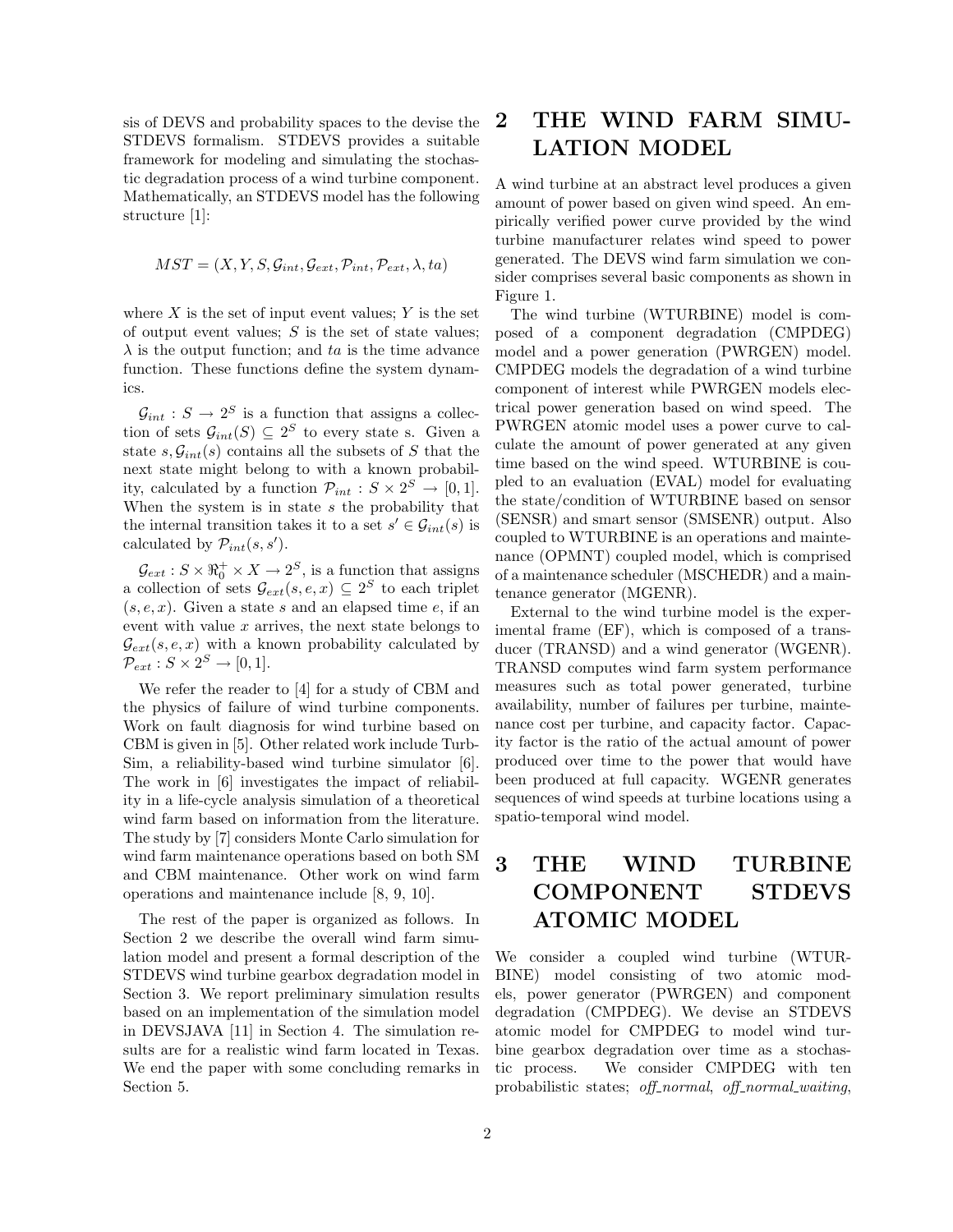

Figure 1: The wind farm simulation model components



Figure 2: CMPDEG atomic model

on\_normal, off\_alert, off\_alert\_waiting, on\_alert, off-alarm, off-alarm-waiting, on-alarm, and failed. Figure 2 depicts a block diagram of the CMPDEG atomic model.

CMPDEG has three input ports, namely; "wind on off", "maint on off", and "manual on off". The first input port is for receiving a message of whether or not the wind speed is within turbine operable range. The second input port is for receiving a turbine on or off maintenance signal, while the third input port is for switching on and off the turbine. CMPDEG has two output ports, "deg out" and "status out". The first output port is for notifying the PWRGEN atomic model that a change in the state of the turbine component has occurred. The second output port is for reporting the current state of the component (gearbox) to the system sensors.

The operation of CMPDEG is depicted in the state transition diagram in Figure 3. CMPDEG is initialized in the *off-normal* state. If an input is received

on the "manual on off" input port, the model transitions to the *on\_normal* state. Once in the *on\_normal* state six different things can happen. If a message is received on the "manual on off" the model transitions back to its initial state. However, if a message is received on the "wind on off" input port, the model transitions to the *off-normal waiting* state. This happens when the wind turbine is turned off due to high wind speeds that may cause damage to the turbine. If no input is received, the model transitions from the *on\_normal* to one of the following four states: on normal, on alert, on alarm, and failed. This transition is probabilistic and depends on the stochastic deterioration model used for the gearbox. In this work we use a partially observed Markov deterioration model as in [3]. In general, we define a marginal probability distribution  $P(s, s')$  for computing the probability of transition from state  $s$  to state  $s'$ . The model is scheduled to stay in any of the four states  $s$ a stochastic amount of time  $ta(s)$ .

Figure 3 shows an example of the state transition diagram where an empirical probability distribution is used. The model transitions from the *on\_normal* state to *on\_alert* with 0.05 probability, *on\_alarm* with 0.03, and failed with 0.02. The model remains in the on normal state with probability 0.95. When the model is in the *on\_alert* state, there are five pos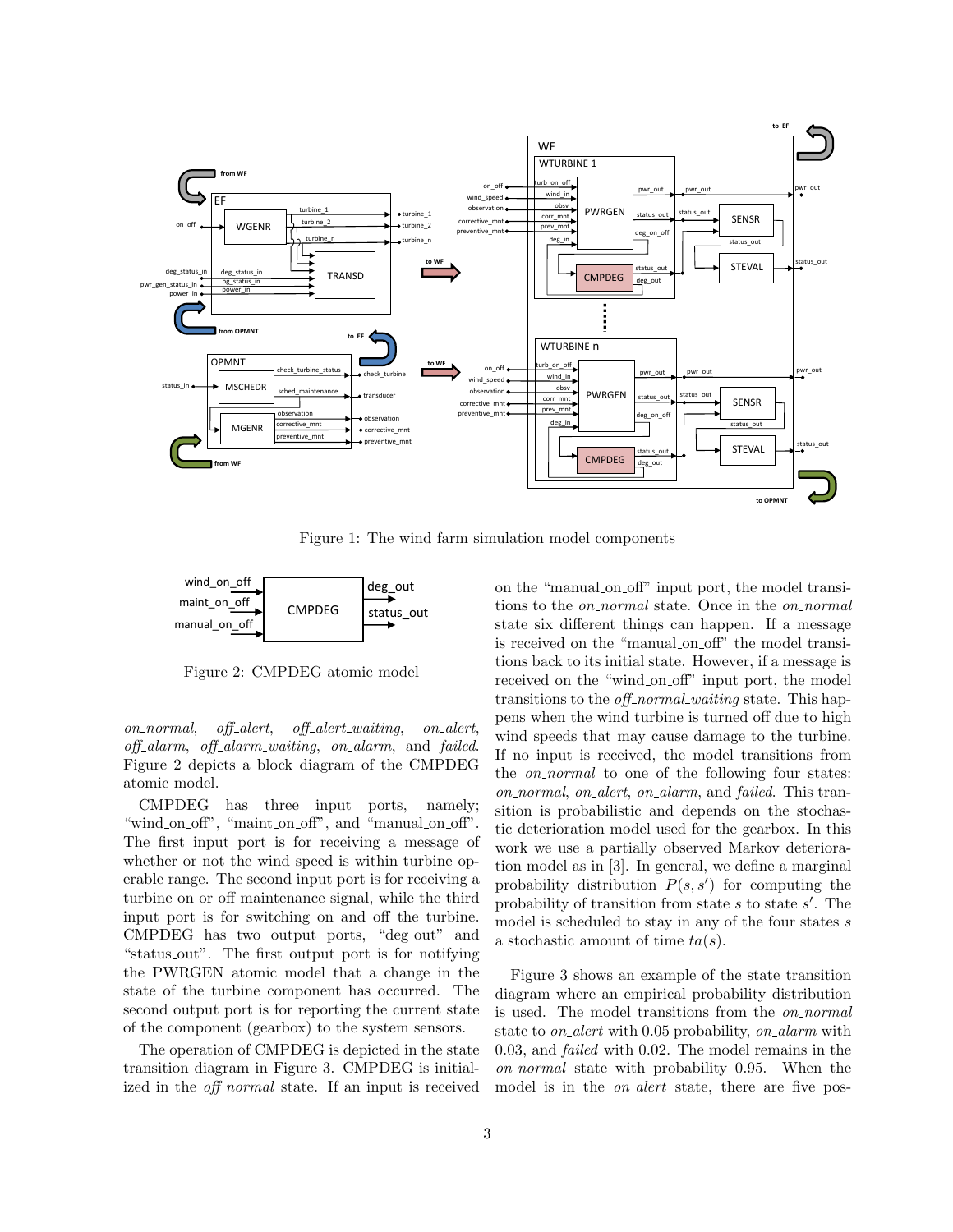sible transitions. If a message is received on the "manual on off" input port, the model transitions to the *off-alert* state. If a message is received on the "wind on off" input port, the model transitions to the *off-alert-waiting* state. If no input is received and the delay in on alert elapses, the model transitions to the *on\_alarm* state with probability 0.10; transitions to the failed state with probability 0.05; or remains in the *off-alert* state with probability 0.85. If in the alarm state, the model transitions to the *off-alarm* state if an input is received on the "manual on off" input port, or transitions to the "off-alarm-waiting" state if an input is received on the "wind\_on\_off" input port. If no input is received, there is 0.92 probability that the model will remain in the *on\_alarm* state and a 0.08 probability that the model will transition to the failed state. If maintenance is performed to the component when it is in the *off-alert* state, off alert state or the failed state, the model transitions to the *off\_normal* state.

Next we provide a formal mathematical expression of the CMPDEG atomic model in STDEVS. In what follows,  $\wedge$  denotes the logic AND operation and p is the name of the port receiving the input. A boolean variable named  $cut\_off$  is used to define whether the wind is within specified thresholds  $(true)$  or not (false). The time remaining in the current state  $(\sigma)$ follows a uniform distribution. Specifically,  $\sigma_n$ ,  $\sigma_t$ and  $\sigma_m$  follow a uniform distribution on the time intervals  $(\ell_n, u_n)$ ,  $(\ell_t, u_t)$  and  $(\ell_m, u_m)$ , respectively. To describe  $\mathcal{P}_{int}$  we used three marginal distributions  $(\mathcal{P}_{normal}, \mathcal{P}_{alert}, \text{ and } \mathcal{P}_{alarm})$  for state transitions. For instance,  $\mathcal{P}_{normal}(s, s')$  is the probability distribution for transitioning from the "on normal": ("on normal", "on normal"), ("on normal", "on alert"), ("on normal", "on alarm"), and ("on normal", "failed"). To allow for probabilistic state transitions, we need to invert  $\mathcal{P}_{normal}$  and then use a pseudo random number generator to get a value  $u$  to determine the next state  $s'$ . Therefore, we define the following intervals within  $(0, 1)$ :  $(0, I_{N1})$ ,  $[I_{N1}, I_{N2}), [I_{N2}, I_{N3}),$  and  $[I_{N3}, 1]$  that correspond to the above four state transitions.  $\mathcal{P}_{alert}$  and  $\mathcal{P}_{alarm}$ are defined in a similar way.  $\mathcal{P}_{alert}$  involves the state transitions ("on alert", "on alert"), ("on alert", "on alarm") and ("on alert", "fail"), with the following corresponding intervals on  $(0,1)$ :  $(0, I_{T1})$ ,  $[I_{T1}, I_{T2}]$  and  $[I_{T2}, 1]$ . Similarly,  $\mathcal{P}_{alarm}$  involves the state transitions ("on alarm", "on alarm") and ("on alarm", "fail") with the following corresponding intervals on  $(0,1)$ :  $(0, I_{M1})$  and  $[I_{M1}, 1)$ .

$$
M_{CMDBEG} = (X, Y, S, \delta_{ext}, \mathcal{G}_{int}, \mathcal{P}_{int}, \lambda, ta)
$$

 $X = \{$  (on, "manual on off"), (off, "manual on off"), (out cut off, "win on off"), (in cut off, "win on off"), (maintenance, "maint\_on\_off) $\}$ 

 $Y = \{(\text{stats}, \text{ "status.out"}), (\text{msg}, \text{ "deg.out"})\}\$ 

 $S = \{$  "off\_normal", "off\_normal\_waiting", "on\_normal", "off\_alert", "off\_alert\_waiting",  $\frac{1}{2}$ "on\_alert", "off\_alarm", "off\_alarm\_waiting", "on alarm", "failed"}

#### $\delta_{ext}(phase, \sigma)$

$$
= (\text{``off-normal''}, \infty), \text{ if}
$$
\n
$$
\begin{cases}\nphase = \text{``off-alert''} \land p = \text{``maint-on-off''}; \\
phase = \text{``failed''} \land p = \text{``maint-on-off''}; \\
phase = \text{``failed''} \land p = \text{``maint-on-off''}; \\
phase = \text{``on-normal''} \land p = \text{``manual-on-off''}; \\
\text{``off-normal-waiting''}, \infty), \text{ if}
$$
\n
$$
\begin{cases}\nphase = \text{``on-normal''} \land \text{cut-off} = false. \\
\text{``on-normal''} \land p = \text{``manual-on-off''} \land \text{cut-off} = false. \\
\text{``on-normal''} \land p = \text{``manual-on-off''} \land \text{cut-off} = true; \\
\text{with } \sigma_n = \text{unif}(\ell_n, u_n); \\
phase = \text{``off-normal-waiting''} \land p = \text{``wind-on-off''} \land \text{cut-off} = true; \\
\text{with } \sigma_n = \text{unif}(\ell_n, u_n).\n\end{cases}
$$
\n
$$
= (\text{``off-alert''}, \infty), \text{ if}
$$
\n
$$
\begin{cases}\nphase = \text{``on-alert''} \land p = \text{``manual-on-off''}. \\
\text{#base} = \text{``on-alert''} \land p = \text{``manual-on-off''} \land \text{cut-off} = false. \\
\text{``on-alert''}, \infty), \text{ if}
$$
\n
$$
\begin{cases}\nphase = \text{``on-alert''} \land p = \text{``wind-on-off''} \land \text{cut-off} = false. \\
\text{``on-alert''}, \infty), \text{ if}\n\end{cases}
$$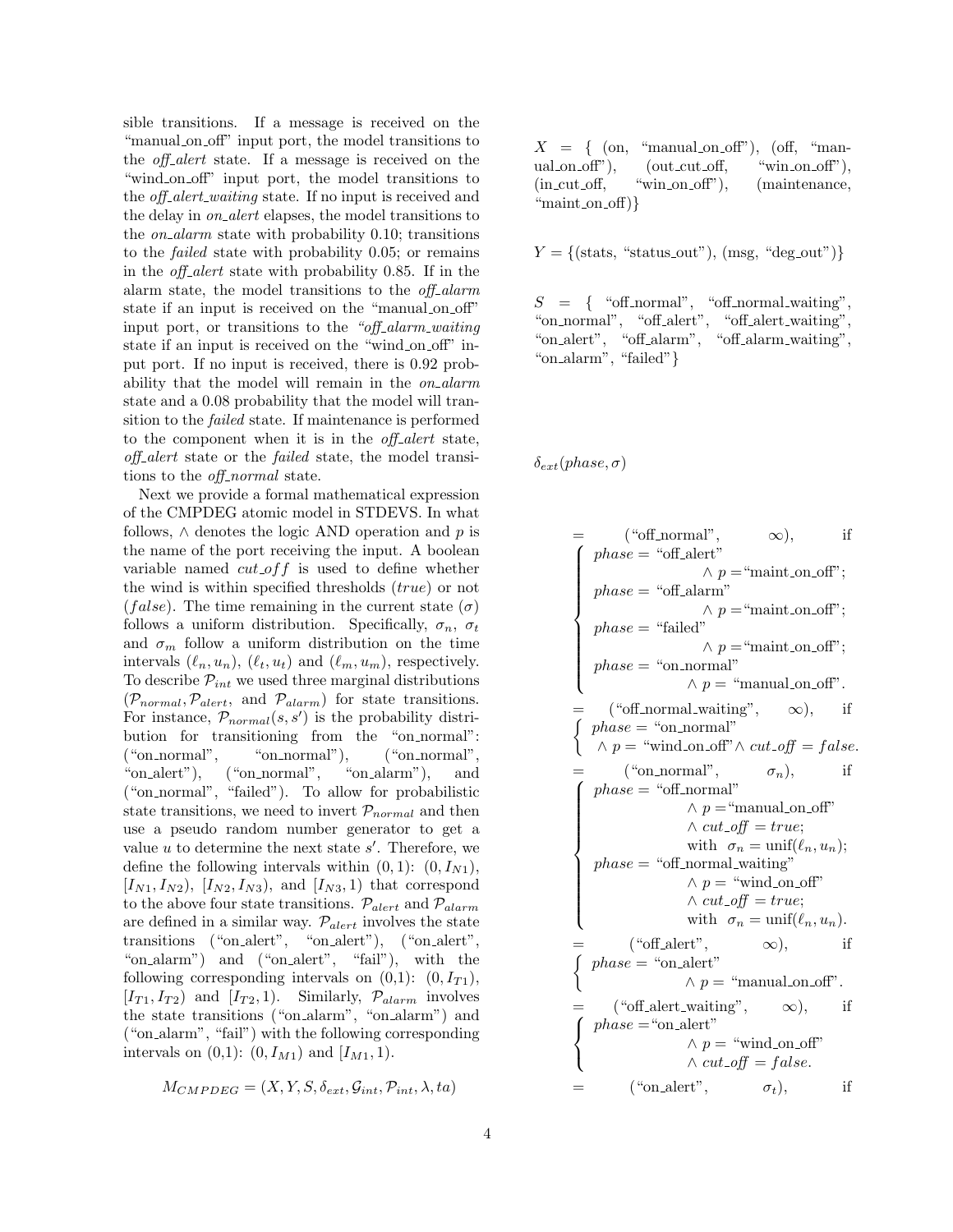

Figure 3: State transition diagram for CMPDEG

 $\sqrt{ }$  $\begin{array}{c} \hline \end{array}$  $\Bigg\}$  $phase = "off\_alert"$  $\land p =$  "manual on off"  $\wedge cut\_off = true;$ with  $\sigma_t = \text{unif}(\ell_t, u_t);$  $phase = "off\_ alert\_waiting"$  $\land p =$  "wind\_on\_off"  $\wedge cut\_off = true;$ with  $\sigma_t = \text{unif}(\ell_t, u_t)$ .  $=$  ("off\_alarm",  $\infty$ ), if  $\int$  $phase = "on\_alarm"$  $\land p =$  "manual on off".  $=$  ("off\_alarm\_waiting",  $\infty$ ), if  $\sqrt{ }$ J  $\mathcal{L}$  $phase = "on_alarm"$  $\land p =$  "wind\_on\_off"  $\wedge$   $cut\_off = false.$  $=$  ("on\_alarm",  $\sigma_m$ ), if  $\sqrt{ }$  $\begin{matrix} \phantom{-} \end{matrix}$  $\Bigg\}$  $phase = "off\_alarm"$  $\land p =$ "manual\_on\_off"  $\wedge cut\_off = true;$ with  $\sigma_m = \text{unif}(\ell_m, u_m);$  $phase = "off\_alarm\_waiting"$  $\land p =$  "wind\_on\_off"  $\wedge cut\_off = true;$ with  $\sigma_m = \text{unif}(\ell_m, u_m)$ .  $\sqrt{ }$  $\int$  $\overline{\mathcal{L}}$  $phase = "on-normal"$  $\wedge$  if  $(0 \le u < I_{N1}),$ with  $u = \text{unif } (0,1);$ and  $\sigma_n = \text{unif}(\ell_n, u_n)$  $=$  ("on\_alert",  $\sigma_t$ ), if  $\sqrt{ }$  $\begin{array}{c} \hline \end{array}$  $\Bigg\}$  $phase = "on_Aert"$  $\wedge$  if  $(0 \le u < I_{T1}),$ with  $u = \text{unif } (0,1);$ and  $\sigma_t = \text{unif}(\ell_t, u_t)$  $phase = "on-normal"$  $\wedge$  if  $(I_{N1} \leq u < I_{N2}),$ with  $u = \text{unif } (0,1);$ and  $\sigma_t = \text{unif}(\ell_t, u_t)$  $=$  ("on\_alarm", $\sigma_m$ ), if  $\sqrt{ }$  $\overline{\phantom{a}}$  $\begin{array}{c} \hline \end{array}$  $phase = "on_alarm"$  $\wedge$  if  $(0 \le u \le I_{M1}),$ with  $u = \text{unif } (0,1);$ and  $\sigma_m = \text{unif}(\ell_m, u_m);$  $phase = "on-normal"$  $\wedge$  if  $(I_{N2} \le u < I_{N3}),$ with  $u = \text{unif } (0,1);$ and  $\sigma_m = \text{unif}(\ell_m, u_m);$  $phase = "on\_alet"$  $\wedge$  if  $(I_{T1} \leq u < I_{T2}),$ with  $u = \text{unif } (0,1);$ and  $\sigma_m = \text{unif}(\ell_m, u_m)$  $("failed", \infty),$  if

 $\mathcal{G}_{int}$ 

$$
= \t({\text{``on\_normal''}}, \t\sigma_n), \t\t \text{if}
$$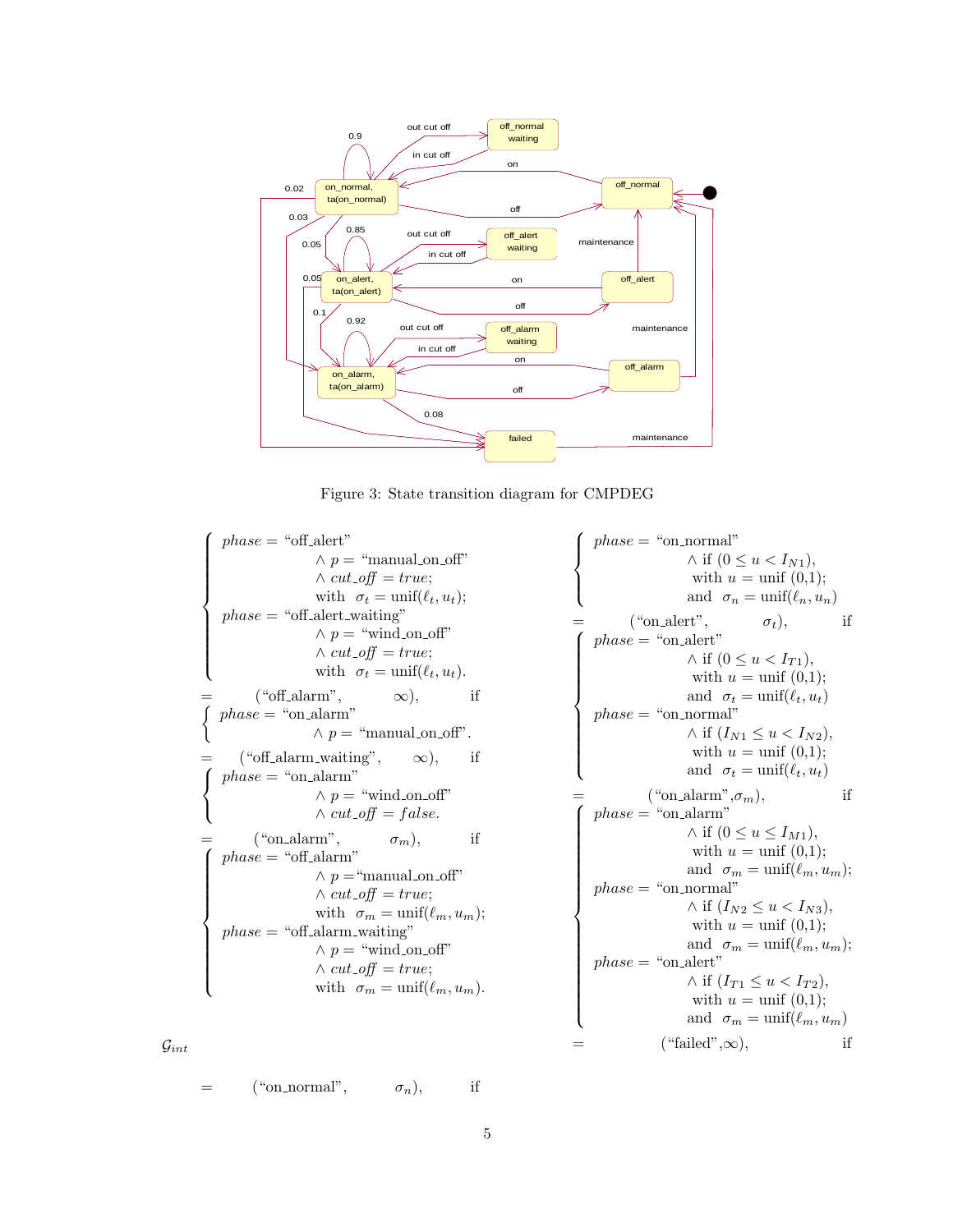$$
\left\{\begin{array}{c}\nphase = \text{``on-normal''} \\
\wedge \text{ if }(I_{N3} \le u \le 1), \\
\text{ with } u = \text{unif }(0,1); \\
phase = \text{``on-alert''} \\
\wedge \text{ if }(I_{T2} \le u \le 1), \\
\text{ with } u = \text{unif }(0,1); \\
phase = \text{``on-alarm''} \\
\wedge \text{ if }(I_{M1} \le u \le 1), \\
\text{ with } u = \text{unif }(0,1).\n\end{array}\right.
$$

 $\mathcal{P}_{int}$ : Joint distribution of  $P(s, s')$ .

 $\lambda_S = \{(\text{stats}, \text{``status.out''}), (\text{msg}, \text{``deg.out''})\}.$ 

 $ta(s) = {\sigma}.$ 

### 4 APPLICATION

We implemented the simulation model in DEVS-JAVA and simulated a 100-unit wind farm located in West Texas. We assumed the wind farm operates 24 hours 7 days a week. The parameters used to model the wind behavior were obtained from the West Texas Mesonet [12].

The wind farm operations were simulated using two strategies: scheduled maintenance (SM) and conditioned-based monitoring (CBM). Under SM, maintenance actions are performed twice a year regardless the deterioration status of the turbine. The CBM strategy consist in performing preventive maintenance actions only when sensors in condition monitoring equipment produce alarm signals.

Computational experiments were performed to gain management insights from the operational strategies. For each operational strategy twenty replications were run using a time horizon of twenty years. Twenty years is the average lifespan of a wind turbine.

Table 1 reports the simulation results for the average total power generation and the capacity factor under SM and CBM, respectively. For each performance measure we provide the mean, standard deviation (Std. Dev.), and the lower  $(L)$  and upper  $(U)$ bound for a 95% confidence interval (CI). The results show that CBM provides on average 10.76% higher power generation and 10.75% capacity factor for the 20-year period compared to SM. The simulation runs for both strategies lasted about 1.7 hours due to the length of the planning horizon (20 hours) and the large number of turbines in the system.

The average power generated per year for each operational policy are report in Figure 4. The figure shows that under CBM, the wind farm generates 12.05% more power for all the years on average. Figure 5 shows the average number of failures for the 20-year period. The number of failures for CBM is on average 14.13% lower than for SM over the 20-year period. We compared our results to those reported in the literature in Table 2. All the results are within the industry figures except for capacity factor. Our average values of 0.45 and 0.51 are well above the industry range of 0.25-0.4. We believe this is due to the fact that we only consider one component (the gearbox).

#### 5 CONCLUSION

Wind farms use several wind turbines to generate electricity and provide a renewable source of clean energy. However, wind turbines experience large forces as a result of hourly and seasonal variations in wind speed and direction. This results in stochastic loading that often lead to failures of wind turbine components such as the gearbox. Wind turbine failures costly due to repairs and loss in revenue during turbine down time. Stochastic loading makes it difficult to predict the actual condition of a wind turbine. Consequently, scheduling maintenance actions to avoid wind turbine component failures is critical, especially if the wind farm is not easily accessible.

In this paper, we present a stochastic discrete event system specification (STDEVS) model of a wind turbine component. In particular, we consider the wind turbine gearbox, which is one of the components that is often prone to failure, and model its stochastic degradation process. We implement a wind farm simulation with the STDEVS gearbox model and report on the impact of gearbox failures and repairs on the performance of a wind farm over time. We consider scheduled maintenance (SM) and conditionbased monitoring maintenance (CBM). The results show that CBM provides on average 10.76% higher power generation and 10.75% capacity factor over a 20-year period compared to SM. Furthermore, CBM provides 14.13% less number of failures on average than SM. Overall, the simulation results suggest that CBM has potential to provide significant benefits for wind power generation. Future work include devising and implementing degradation component models for all critical components of a wind turbine.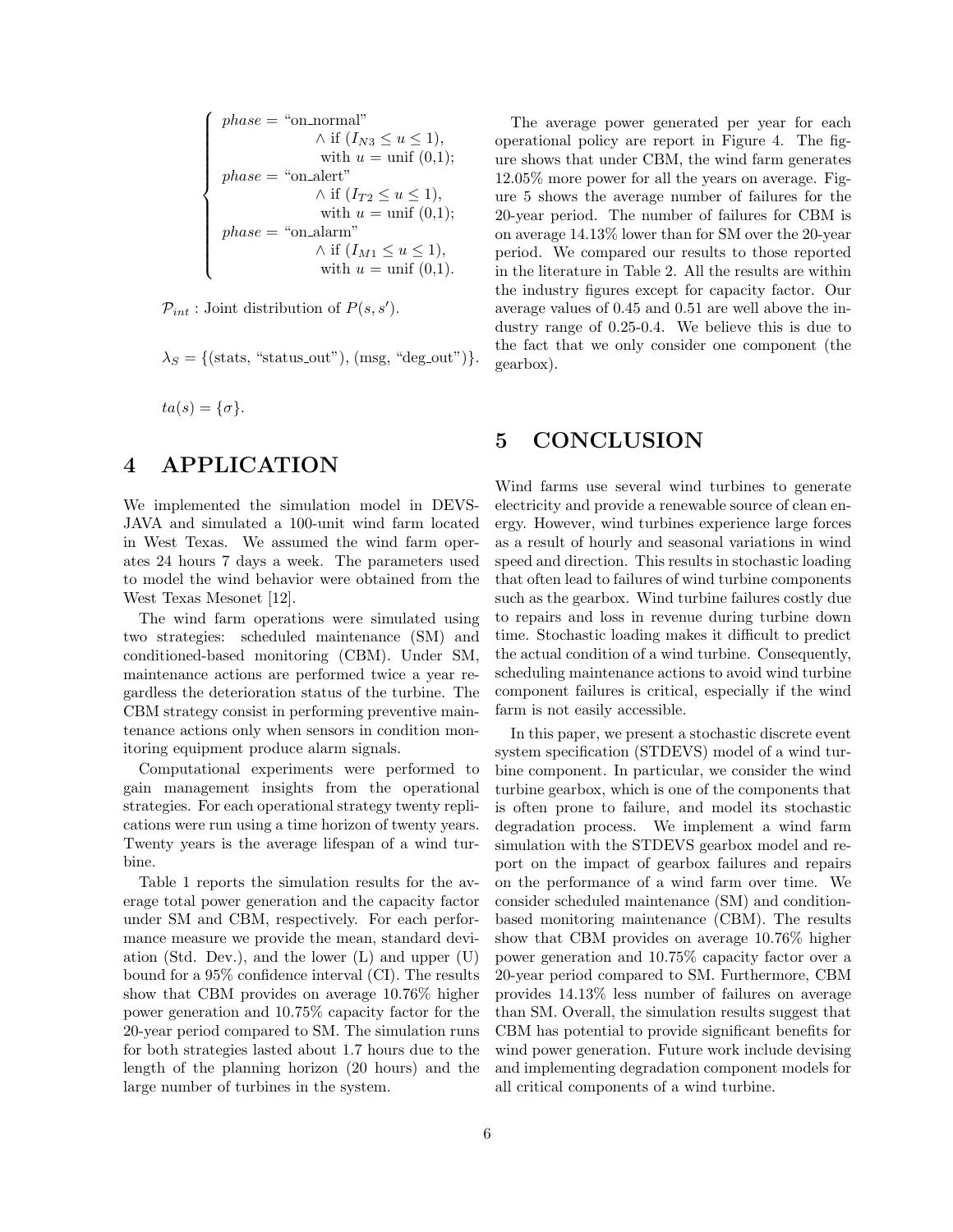|            |           | Power         | Capacity | <b>CPU</b>  |
|------------|-----------|---------------|----------|-------------|
|            | Statistic | (MW)          | Factor   | Time (secs) |
|            | Mean      | 12,856,466.74 | 0.4516   | 6142.07     |
| SM         | Std. Dev. | 8,931.50      | 0.0003   | 225.53      |
|            | CI L      | 12,852,286.67 | 0.4514   | 6036.52     |
|            | CI U      | 12,860,646.81 | 0.4517   | 6247.62     |
|            | Mean      | 14,406,757.14 | 0.5060   | 6251.143    |
| <b>CBM</b> | Std. Dev. | 9,264.47      | 0.0003   | 177.760     |
|            | CI L      | 14,402,421.23 | 0.5059   | 6167.949    |
|            | CI U      | 14,411,093.05 | 0.5062   | 6334.337    |

Table 1: Simulation time, power generated and capacity factor for wind farm (20 years)



Figure 4: Average power generated by the wind farm annually



Figure 5: Average number of failures per turbine in each year

| Table 2: Figures in industry |               |        |           |        |        |        |           |        |        |  |  |  |  |
|------------------------------|---------------|--------|-----------|--------|--------|--------|-----------|--------|--------|--|--|--|--|
|                              | Figures       | SМ     |           |        | SМ     |        |           |        |        |  |  |  |  |
| Criteria                     | in industry   | Mean   | Std. Dev. | CI L   | CI U   | Mean   | Std. Dev. | CI L   | CI U   |  |  |  |  |
| Capacity Factor              | $0.25 - 0.4$  | 0.4516 | 0.0003    | 0.4514 | 0.4517 | 0.5060 | 0.0003    | 0.5059 | 0.5062 |  |  |  |  |
| Availability                 | 0.98          | 0.927  | 0.004     | 0.925  | 0.929  | 0.944  | 0.002     | 0.943  | 0.946  |  |  |  |  |
| Number of failures           | $0.05 - 2.29$ | 0.267  | 0.010     | l.262  | 1.272  | .092   | 0.010     | 1.087  | 1.097  |  |  |  |  |
| per year                     |               |        |           |        |        |        |           |        |        |  |  |  |  |

Table 2: Figures in industry